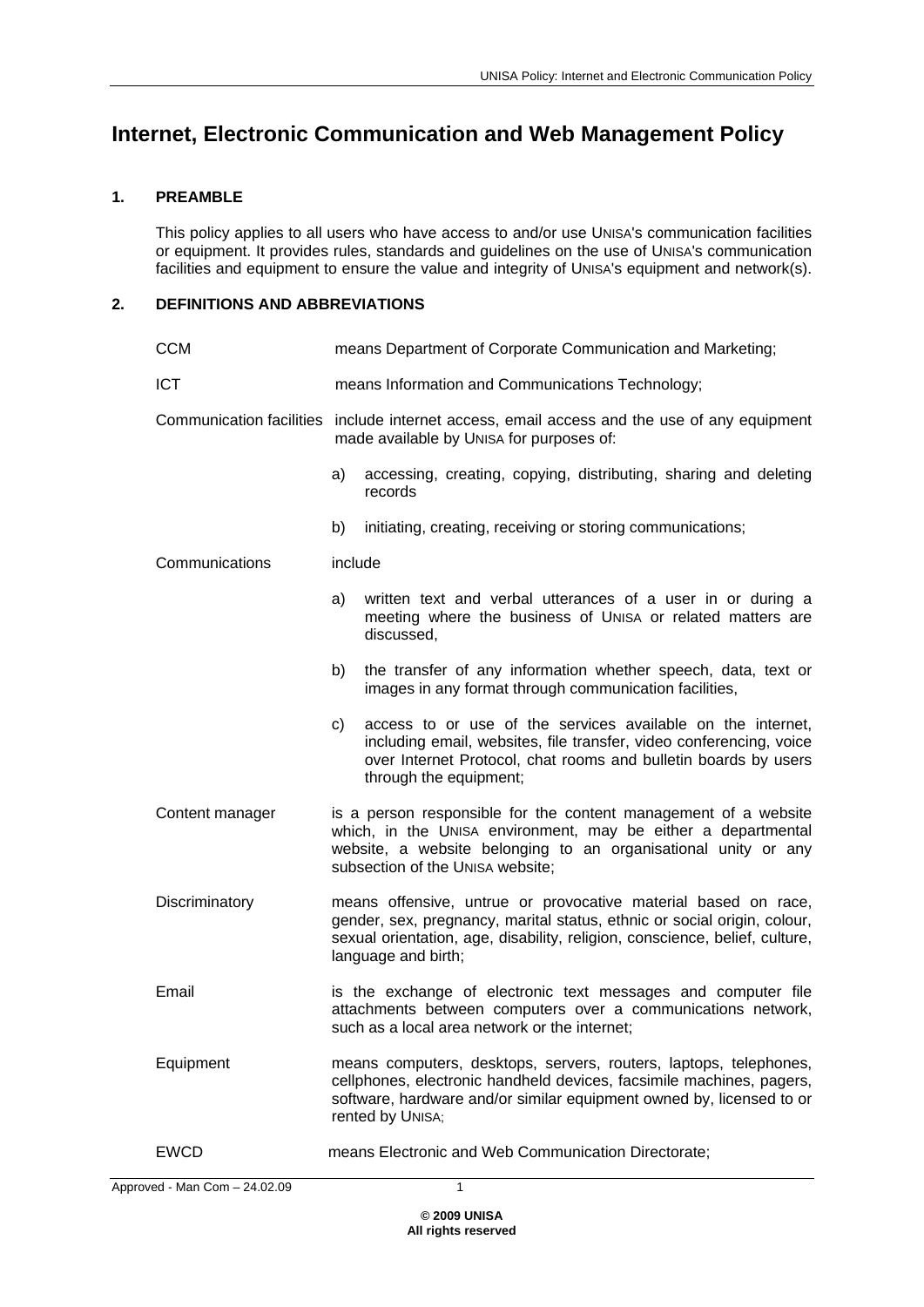| Front line departments |             |  |  | Student Admissions and Registrations, Student Assessment         |  |
|------------------------|-------------|--|--|------------------------------------------------------------------|--|
|                        |             |  |  | Administration. Finance. Contact Centre. Graduations and Records |  |
|                        | Management: |  |  |                                                                  |  |

| Illegal content      | refers to material that is<br>pornographic,<br>discriminatory,<br>$\bullet$<br>oppressive,<br>٠<br>racist, including hate speech,<br>٠<br>sexist or defamatory against any user or third party,<br>٠<br>offensive to any user or group,<br>٠<br>a violation of a user's or a third party's privacy, identity or<br>$\bullet$<br>personality,<br>an infringement on copyright,<br>contains malicious codes such as viruses and Trojan horses<br>containing content of any personal information of third parties<br>without their express consent, and<br>includes hyperlinks or other directions to such content;<br>$\bullet$ |
|----------------------|-------------------------------------------------------------------------------------------------------------------------------------------------------------------------------------------------------------------------------------------------------------------------------------------------------------------------------------------------------------------------------------------------------------------------------------------------------------------------------------------------------------------------------------------------------------------------------------------------------------------------------|
| Intercept            | means filter, scan, block, redirect, access, disrupt, copy, print,<br>disclose, retain, use, collect, delete and/or record, in any format and<br>in any manner;                                                                                                                                                                                                                                                                                                                                                                                                                                                               |
| Internet             | refers to a cooperative system linking computer networks worldwide<br>which include intranets, mobile networks, wireless access areas,<br>email, world wide web, news groups, ftp, and so on;                                                                                                                                                                                                                                                                                                                                                                                                                                 |
| Multimedia           | refers to the use of several media, such as movies, slides, music and<br>lighting in combination normally for the purpose of education or<br>entertainment;                                                                                                                                                                                                                                                                                                                                                                                                                                                                   |
| Online advertising   | is a form of advertising that uses the internet and world wide web in<br>order to deliver marketing messages and attract customers;                                                                                                                                                                                                                                                                                                                                                                                                                                                                                           |
| Personal information | means personal information as defined in the Promotion of Access to<br>Information Act, 2000;                                                                                                                                                                                                                                                                                                                                                                                                                                                                                                                                 |
| Policy               | means this Internet and Electronic Communication Policy;                                                                                                                                                                                                                                                                                                                                                                                                                                                                                                                                                                      |
| Pornographic         | means all the content and actions, simulated or real, graphic or<br>written detailed in Schedules 1, 2, 6, 7 and 11 of the Films and<br>Publications Act 65 of 1996;                                                                                                                                                                                                                                                                                                                                                                                                                                                          |
| <b>PowerPoint</b>    | is a Microsoft Office Presentation Software that allows one to create<br>slides, handouts, notes and outlines <sup>1</sup> ;                                                                                                                                                                                                                                                                                                                                                                                                                                                                                                  |
| Record               | means any content, document, record, file, data, information, picture,<br>download, graphic depiction, representation or software that is<br>created, used, accessed, disclosed, copied, stored, received or<br>delivered by a user, regardless of the format thereof;                                                                                                                                                                                                                                                                                                                                                        |
| User(s)              | mean all persons who have access to or use of UNISA's equipment,<br>communication facilities or communications;                                                                                                                                                                                                                                                                                                                                                                                                                                                                                                               |

<span id="page-1-0"></span> **1** www.gslis.utexas.edu/~vlibrary/glossary/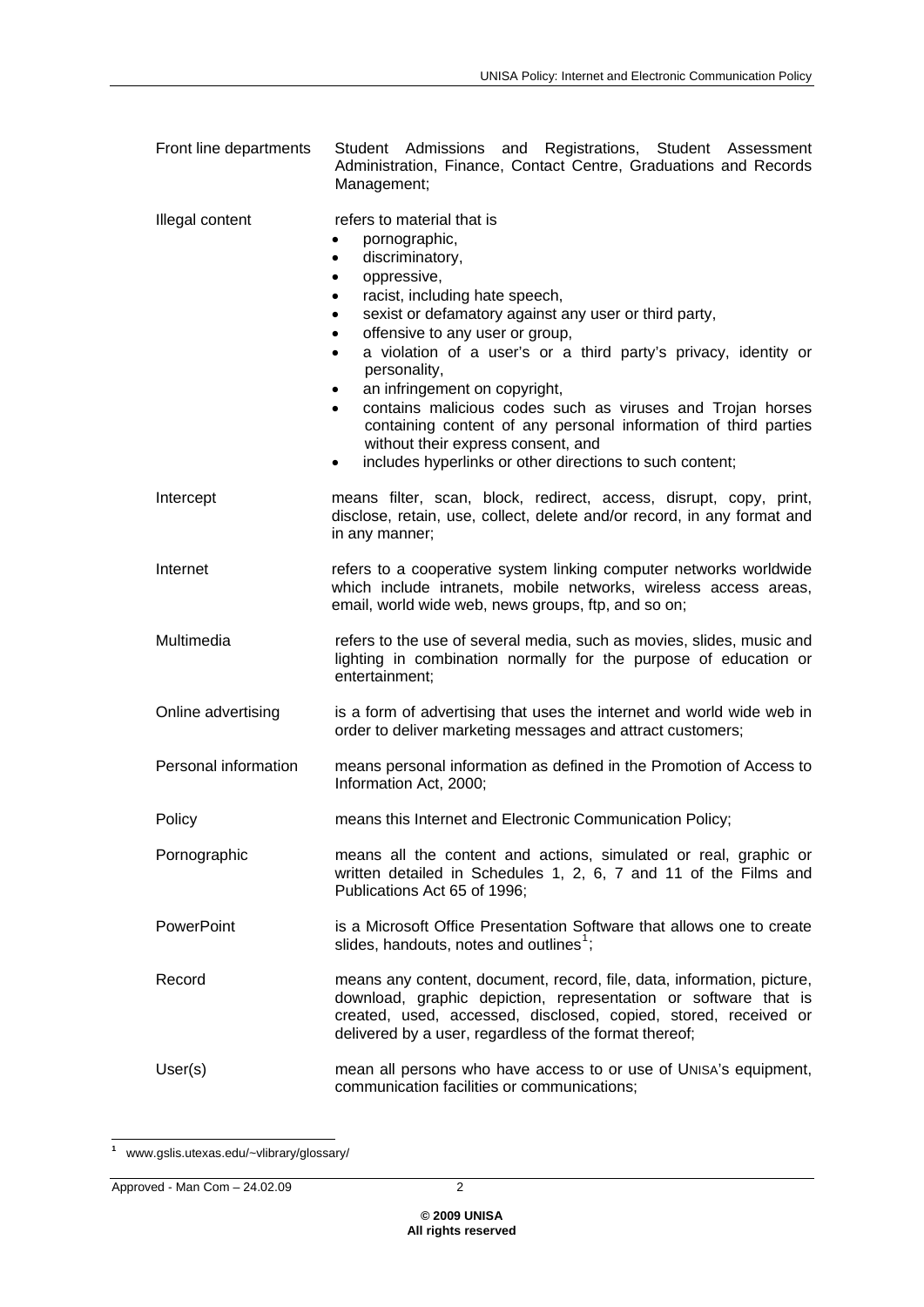World wide web is a client-server information system that uses the internet to access computers containing millions of hypertext documents.

## **3. SCOPE OF APPLICATION**

This policy applies to all users, which also includes third parties, who have temporary access to and/or use of UNISA's communication facilities or equipment.

## **4. PURPOSE**

The purpose of this policy is to

- 4.1. inform and educate users on the access to and use of UNISA's communication facilities and equipment;
- 4.2. create rules for the access to and use of UNISA's communication facilities and equipment;
- 4.3. provide for the interception of communications;
- 4.4. provide for disciplinary action against users who fail to comply with this policy;
- 4.5. ensure and maintain the value and integrity of UNISA's equipment and network(s).

## **5. RESPONSIBILITIES OF USERS AND DEPARTMENTS**

- 5.1 Users are personally responsible for:
	- 5.1.1 abiding by the rules created in this policy and other related policies;
	- 5.1.2 the creation, provision, updating and maintenance of information, data and communication using the infrastructure provided by the ICT Department.
- 5.2 The ICT Department is responsible for:
	- 5.2.1 the technical issues related to the access to and use of UNISA's communication facilities and equipment;
	- 5.2.2 assisting UNISA's management in intercepting communications and investigating breaches of the provisions of this policy;
	- 5.2.3 causing all outgoing email messages to contain UNISA's official email legal notice;
	- 5.2.4 scanning, filtering and blocking all electronic communications for damaging code such as viruses.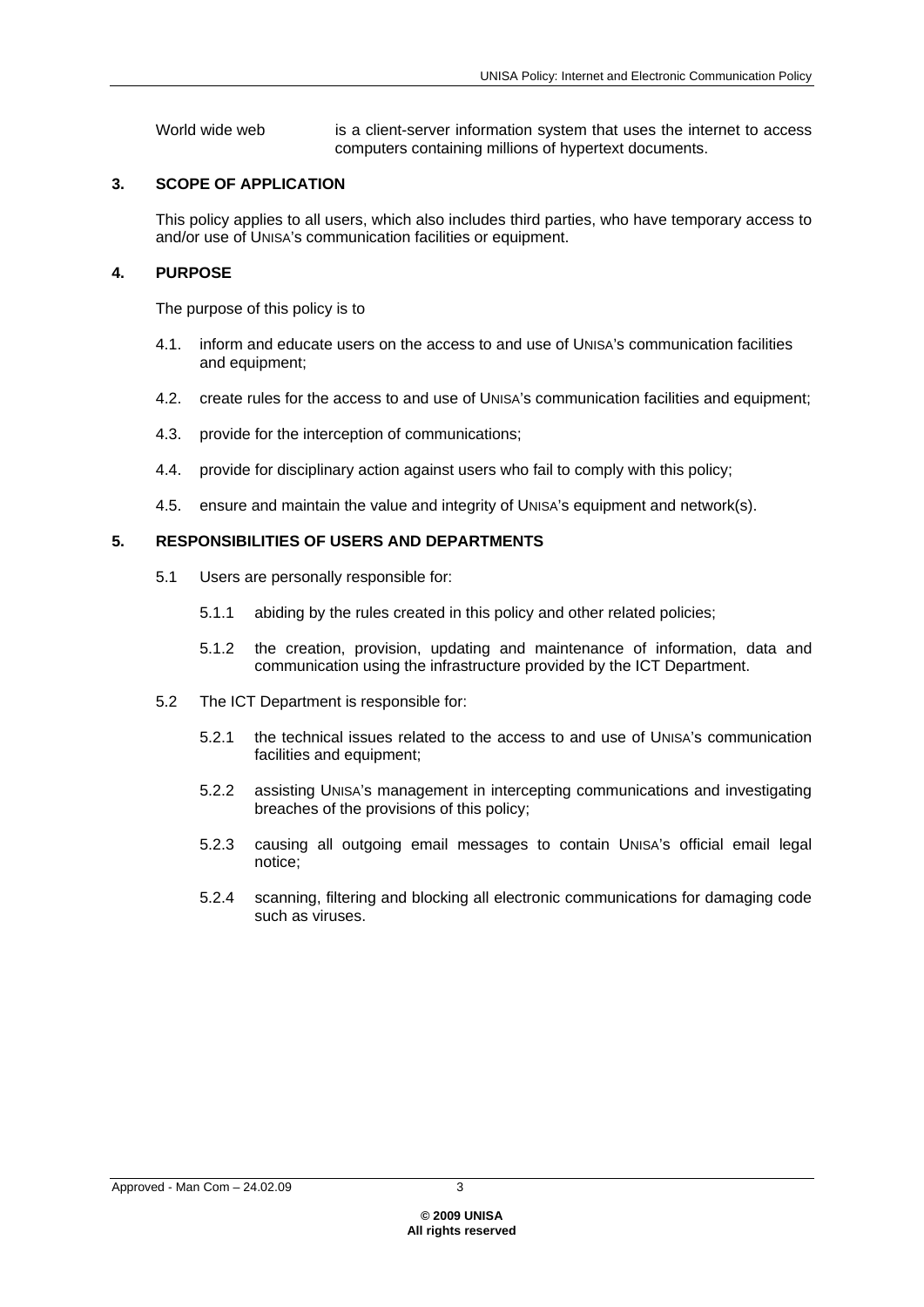- 5.3 Corporate Communication and Marketing Department is responsible for:
	- 5.3.1 managing and maintaining the corporate websites;
	- 5.3.2 implementing the corporate image, marketing and communication elements on the internet mediums;
	- 5.3.3 coordinating content provision by information providers;
	- 5.3.4 providing specialised hypertext authoring;
	- 5.3.5 ensuring quality assurance of the content and presentation of information.
- 5.4 The Colleges, with the assistance of the Directorate: Curriculum and Learning Development, are responsible for:
	- 5.4.1 researching, teaching and learning via the internet;
	- 5.4.2 coordinating teaching and learning via the internet;
	- 5.4.3 developing and implementing support and the enhancement of distance learning with internet communication tools and resources:
	- 5.4.4 developing and implementing fully online delivered courses;
	- 5.4.5 ensuring quality assurance of learning materials on the internet.
- 5.5 The Management Committee is responsible for:
	- 5.5.1 ensuring that the Internet, Electronic Communications and Web Management Policy is formulated, implemented, updated and enforced;
	- 5.5.2 ensuring that the electronic communication facilities are used to support the vision and mission of the University;
	- 5.5.3 instituting disciplinary action if the policy is not adhered to.
- 5.6 Heads of operational units are responsible for:
	- 5.6.1 ensuring that employees use the electronic communication facilities as prescribed in this policy;
	- 5.6.2 ensuring that information relevant to their operational units is correct, supplied in good time for dissemination and conforms to University standards;
	- 5.6.3 providing facilities where students may access the internet;
	- 5.6.4 informing the students of this Policy and taking appropriate action when students do not adhere to the guidelines for acceptable use.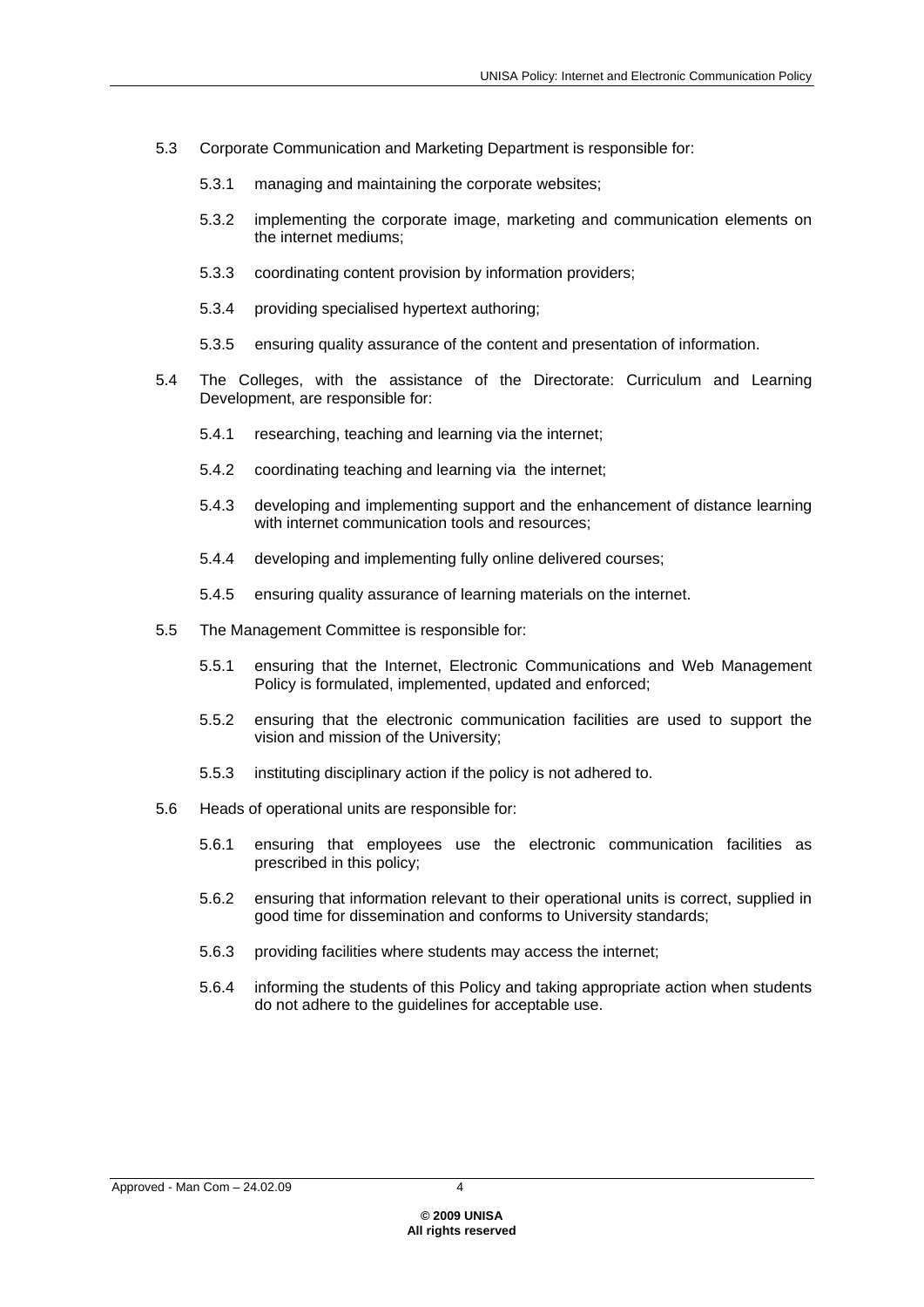# SECTION A

## USE OF THE INTERNET (ICT)

## **6. RATIONALE**

UNISA has a legal right and duty to:

- 6.1 secure and maintain its computer network, equipment and communication facilities;
- 6.2 ensure the confidentiality of its trade secrets, client/student information, employee information and confidential information generally;
- 6.3 protect the privacy of its clients/students;
- 6.4 identify and address the potential risks associated with the use of technology and communication facilities in the workplace;
- 6.5 promote employee productivity;
- 6.6 comply with the provisions of laws and regulations that govern the access, use and interception of communications;
- 6.7 investigate and institute disciplinary action for illegal or unauthorised use of its communication facilities and/or equipment;
- 6.8 respect and protect every employee's right to privacy, free speech and the right to receive and impart with information as detailed, amongst others, in the South African Constitution, 1996;
- 6.9 to successfully discharge the abovementioned obligations UNISA needs to:
	- regulate employee use of equipment and communication facilities,
	- monitor and intercept employee communications, and
	- secure and maintain the equipment and communication facilities.

## **7. RIGHT TO MONITOR**

- 7.1 UNISA reserves the right to intercept any communication and/or record any such interception if reasonably required and justified for one or more of the following purposes:
	- 7.1.1 Compliance with UNISA's rights and obligations detailed in paragraph 6 above.
	- 7.1.2 Investigating, preventing or detecting unauthorised access or use.
	- 7.1.3 Investigating, preventing or detecting breach of the provisions of this policy.
	- 7.1.4 Maintenance of the security of any equipment or communication facilities.
	- 7.1.5 Disaster recovery or similar emergency measures.
	- 7.1.6 Prevention of loss or destruction of UNISA assets or data.
	- 7.1.7 Investigating or detecting illegal activities.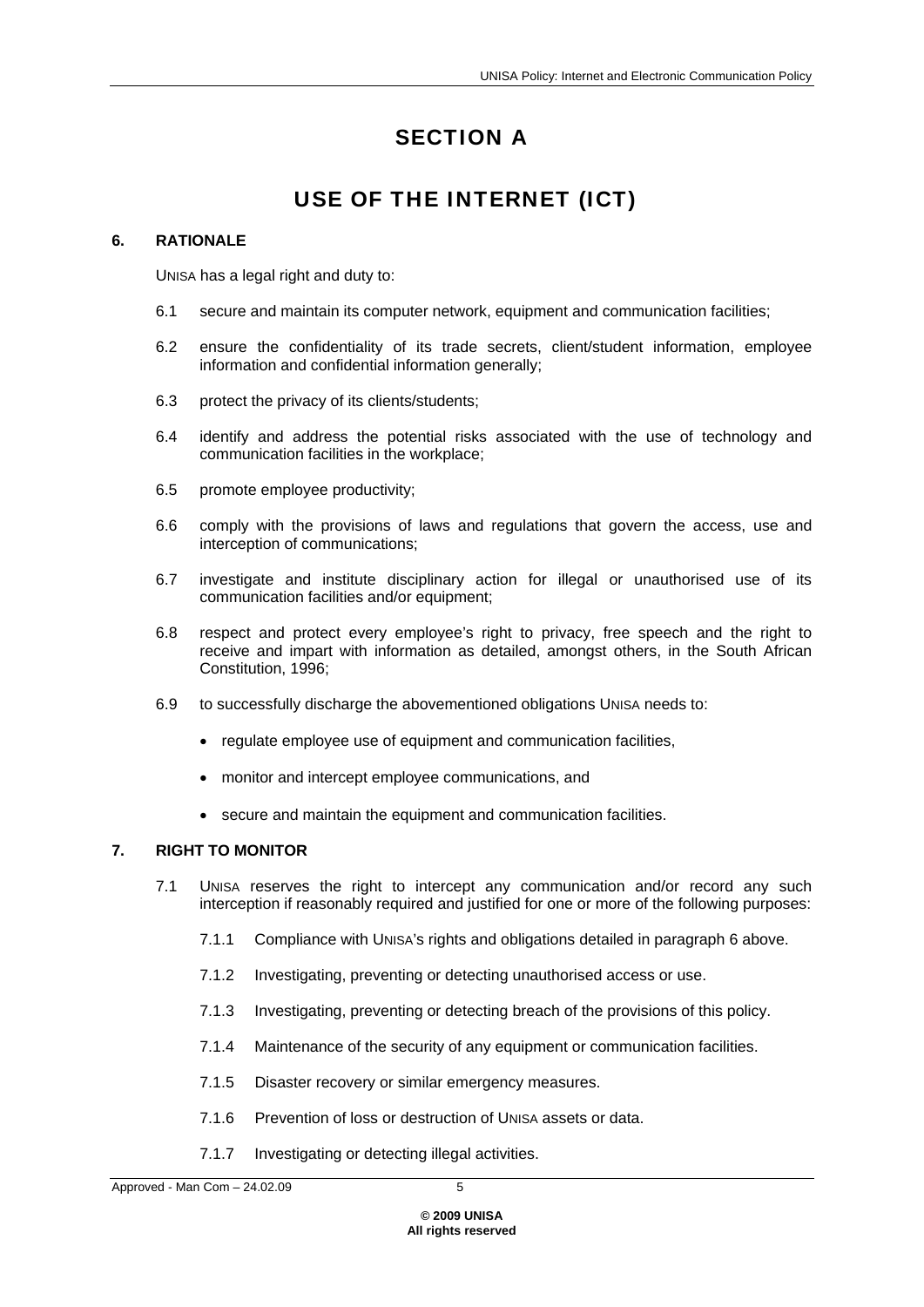UNISA's right to intercept any communication will:

- 7.1.8 only commence with the prior written authority of the Principal or the Executive Director: Legal Services;
- 7.1.9 be implemented with due regard to the privacy and constitutional freedoms of users.
- 7.2 Any person who actually intercepts communications or has access to intercepted communications will sign a non-disclosure agreement prior to such interception and undertake not to disclose the interception process, the identity of the person or subject and/or any related information, unless authorised to do so by due legal process or for the purposes of disciplinary or legal action.

UNISA will not share or disclose the following information to third parties:

- 7.2.1 private, personal and confidential information collected through the interception of communications, or
- 7.2.2 the identity of users whose communications are or were the subject of interception

unless such disclosure is authorised by due legal process or for the purpose of disciplinary or legal action.

## **8. ACCEPTABLE USE**

This paragraph details general guidelines for the access and use of UNISA's equipment and communication facilities:

- 8.1 UNISA has the right to limit the size of incoming and outgoing email messages and attachments, downloads and other files, and may block and delete email messages, downloads, attachments or other files that are larger than the set maximum size. It is the responsibility of users to limit the size of attachments and other files to prevent overloading of equipment.
- 8.2 Virus warnings or pop-ups that result from incoming email or file downloads must be reported to the ICT Department Help Desk immediately as indicated in the *Guidelines and Procedures for Electronic Communication and the Web*.
- 8.3 All outgoing emails must have UNISA's standard email legal notice at the bottom of the message. This email disclaimer may not be removed or tampered with by users.
- 8.4 Users should log-off or use screensavers with passwords in times of absence from a computer terminal to avoid improper and/or illegal use.
- 8.5 Notebook and/or offline users should load and update the "address book", if any, regularly.
- 8.6 Employees must ensure that they save or archive email.<sup>[2](#page-5-0)</sup>

<span id="page-5-0"></span> **2** See the *Guidelines and Procedures for Electronic Communication and the Web* document regarding the retention time of email.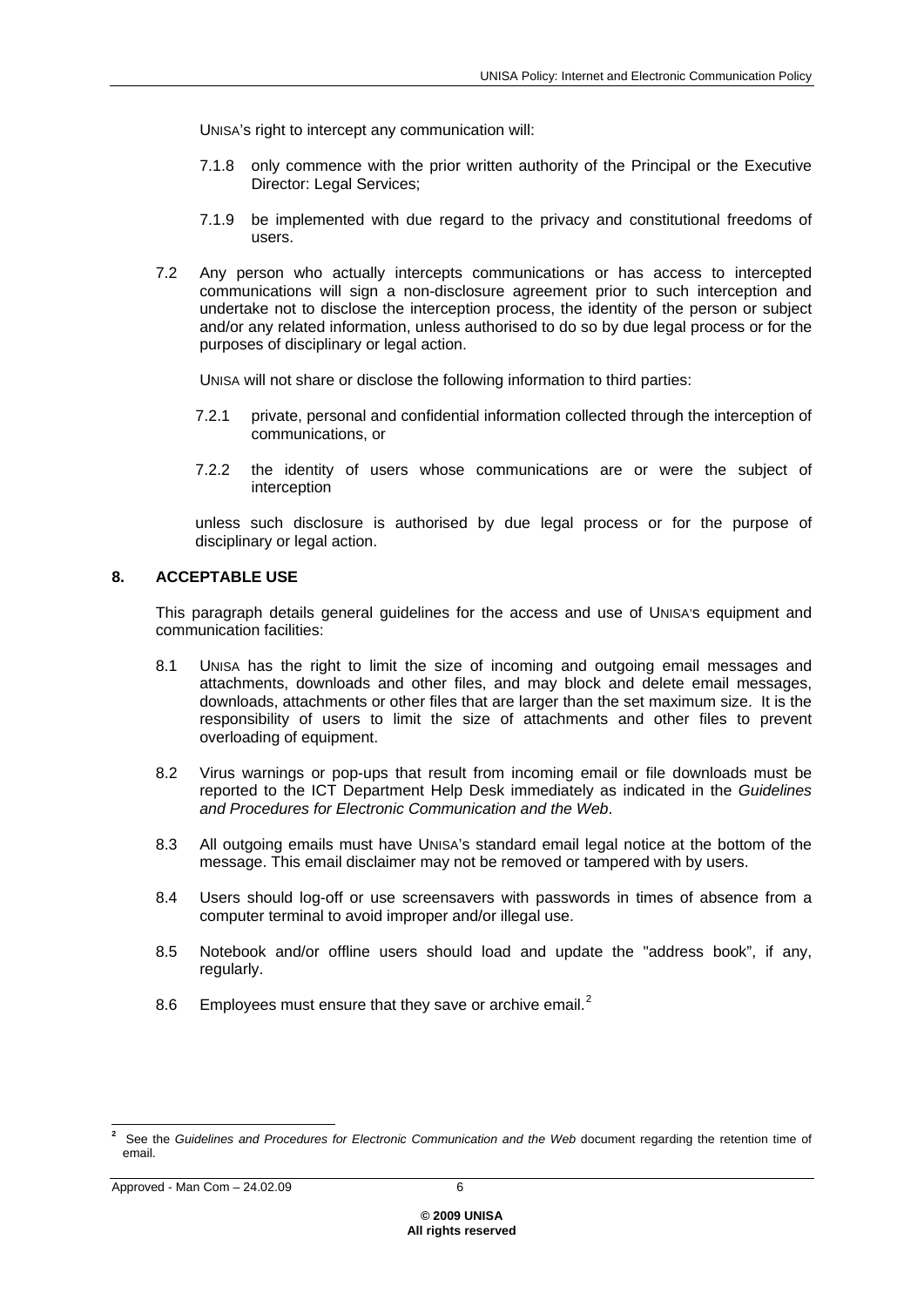#### **9. NON-ACCEPTABLE USE**

The following communications, actions or forms of content are prohibited and will be sanctioned:

- 9.1 Sharing logon usernames with or disclosing passwords to anyone, accept ICT technical staff when technical work is being done. Directly after such disclosure, the user should change his/her password.
- 9.2 Intentionally bypassing the security mechanisms of the equipment or any third party security system or website.
- 9.3 Modifying the internal mail transport mechanism to forge a routing path that a message takes through the internet.
- 9.4 Downloading, receiving and/or installing software applications not approved by the ICT Department.
- 9.5 Knowingly burdening UNISA's equipment or communication facilities with data unrelated to UNISA's official business (e.g. forwarding, downloading or accessing large video clips or graphics to or from a distribution list or file-sharing server).
- 9.6 Sending or forwarding messages and attachments that are infected with malicious codes such as viruses.
- 9.7 Using discs that may be infected with malicious code.
- 9.8 Using any encryption, authentication and/or digital signatures not authorised by the ICT Department in writing.
- 9.9 Downloading, reproducing, sharing, retaining and/or creating records that contain music, images, sound or video if such record is not reasonably required for the user's official UNISA services $3$ .
- 9.10 Accessing and using internet relay chat if such actions burden UNISA's equipment or communication facilities.
- 9.11 Any actions that knowingly prevent other users from using and accessing equipment or communication facilities.
- 9.12 Taking any of the steps or actions criminalised and detailed in Chapter XIII of the Electronic Communications and Transactions Act 25 of 2002, including but not limited to hacking or developing, downloading and using any technology that may circumvent IT security measures.
- 9.13 Any destructive and disruptive practices on, through or with equipment or communication facilities.
- 9.14 Indiscriminate storage and/or forwarding of email, files, websites and attachments for which permission has not been obtained from the originator or copyright holder.
- 9.15 Any purposes that could reasonably be expected to cause, directly or indirectly, excessive strain on any computing facilities, or unwarranted or unsolicited interference with others.

<span id="page-6-0"></span> **3** Personal files created or retained in computer software that is supported and maintained by the ICT Department e.g. MS Word, Excel etc. will be allowed, provided that the personal files use reasonable space. Pictures and video/sound recordings, MP3, etc. will only be allowed if it does not interfere with the hard disk space of the PC or any other system and is virus free.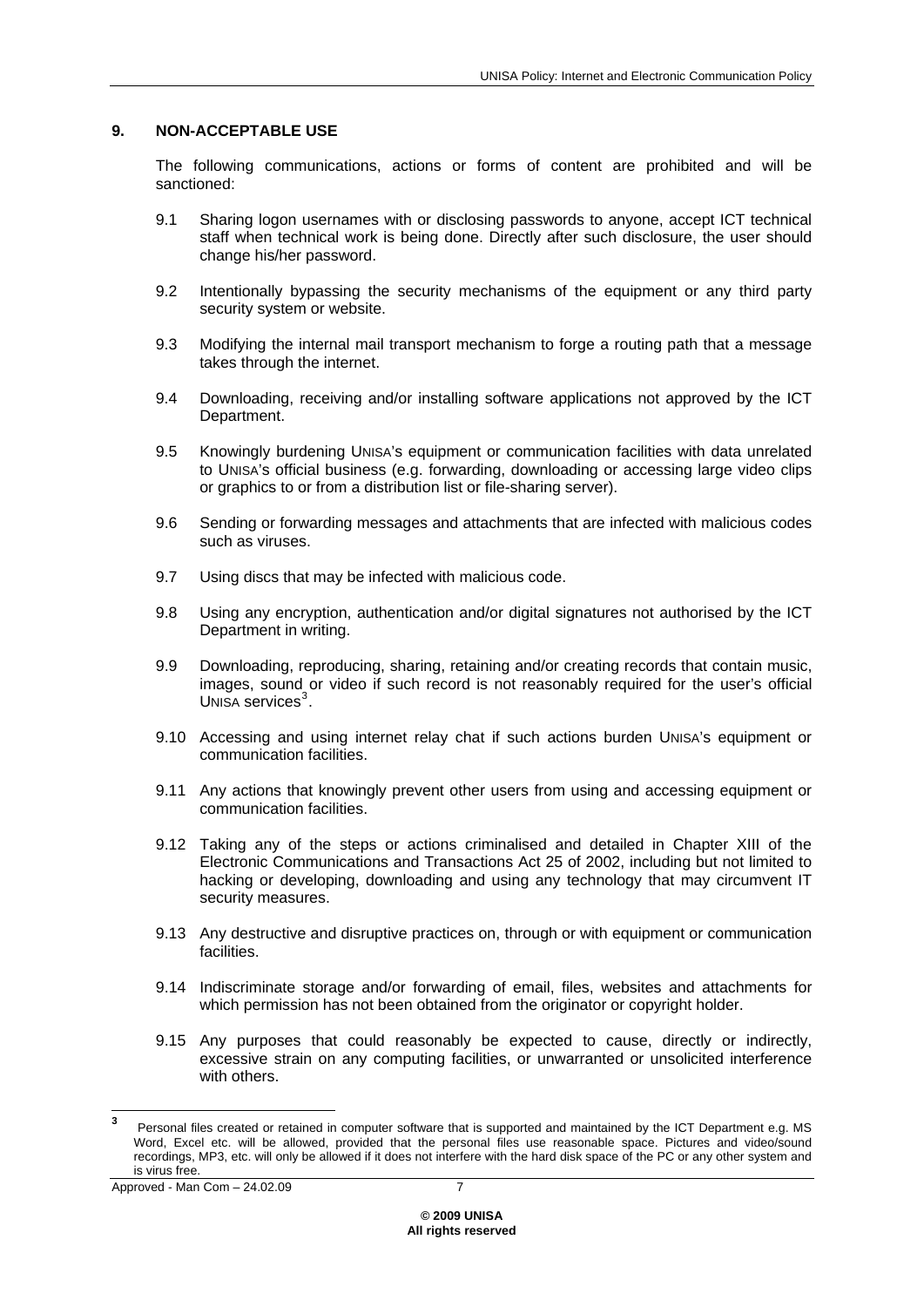- 9.16 Sending, replying to or forwarding email messages or other electronic communications which hide the identity of the sender or represent the sender as someone else.
- 9.17 Using or accessing UNISA's equipment or communication facilities to commit fraud or any other criminal offence(s).
- 9.18 Initiating audio streaming of any kind. In cases where it is necessary and related to the work of a specific employee, written permission from the specific employee's head of department must be obtained.

## **10. LEAVING THE UNIVERSITY**

On resignation, all electronic facilities will be terminated and equipment will be submitted on the last working day. It is the responsibility of the employee to timeously supply interested parties with his or her new email address and/or inform them that the current email address will no longer be valid.

#### **11. SKYPE PHONES OR WEBCAMS**

The use of skype phones or webcams is currently not allowed due to bandwidth limitations. The ICT Department will block the use thereof. The concept will be tested from time to time in a laboratory environment until such time as it proves to be viable for extensive use throughout UNISA.

#### **12. DELETION OF E-COMMUNICATIONS**

Users are responsible for knowing and adhering (managing and storing of electronic records / documents) to UNISA's Records Management Policy.

#### **13. DUTY TO DISCLOSE AND REPORT**

Users have the duty to disclose all true or suspected attempts that may reasonably breach any provision of this policy to the Executive Director: Legal Services.

#### **14. CONSEQUENCES OF MISUSE**

- 14.1 Users are bound by this policy. Any contravention of the policy will be treated as misconduct and will be dealt with within the framework of UNISA's disciplinary policy. The level of misconduct will be dependent upon the severity or persistence of the contravention. For the avoidance of doubt, any activities, which are identified in this code of conduct as prohibited, will be treated as misconduct. If users have a grievance associated with the use of the internet or email or other communication equipment, users should refer to UNISA's grievance policy for guidance on how to deal with such grievances.
- 14.2 If an employee has any questions about this code of conduct or does not understand any part of it, he or she should contact the ICT Department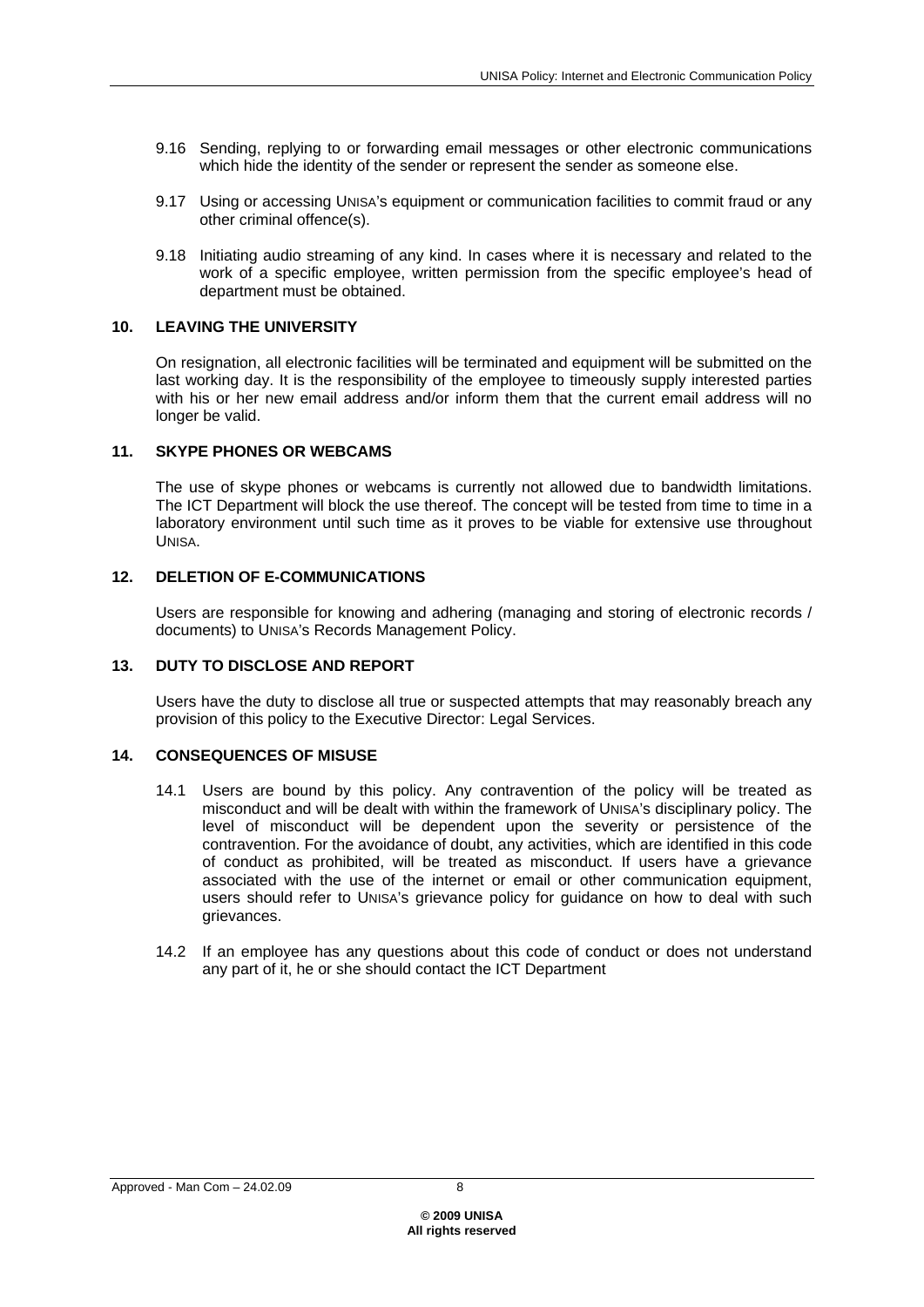# SECTION B

## ELECTRONIC COMMUNICATION AND WEB MANAGEMENT (CCM)

## **15. WEB MANAGEMENT**

15.1. The world wide web has provided the University with opportunities:

- to communicate and inform its stakeholders in new and innovative ways, and
- enables it to market its products and services in a cost-effective manner.
- 15.2 Managing the University's websites is the collective responsibility of CCM and every manager within the University.
- 15.3 The roles and responsibilities relating to the UNISA web are as follows:
	- Heads of organisational units must assign responsibility for keeping their websites updated to web content managers in their respective departments.
	- The content manager must liaise with CCM which, in turn, will provide training on how to use the Web Content Management System.
	- CCM has the ultimate publishing rights to all corporate websites (public websites and the intranet) and coordinates the publication of all web pages.
	- All websites must adhere to brand standards, and should be submitted for editorial and technical quality control by the EWCD.
	- Information about formal and nonformal qualifications on the corporate websites will be coordinated by CCM through the colleges, the office of the Academic Planner and the Department of Student Admissions and Registrations.

## **16. EMAIL COMMUNICATION**

## 16.1. **Corporate email communication (Intcom)**

- 16.1.1. Email has become one of the University's most important means of official communication.
- 16.1.2. The email address intcom@unisa.ac.za is the University's official internal electronic communication channel operated by the Electronic and Web Communication Directorate.
- 16.1.3. The facility is used to convey policy matters, general management decisions, media releases or news clips, University news, events and notices.
- 16.1.4. All public groups will be created and managed by CCM.
- 16.1.5. Intcom will publish the e-news, which is a weekly newsletter, and the e-notice, which is a daily notice to employees.
- 16.1.6. E-notice messages must reach intcom@unisa.ac.za at a time as indicated in the *Guidelines and Procedures for Electronic Communication and the Web*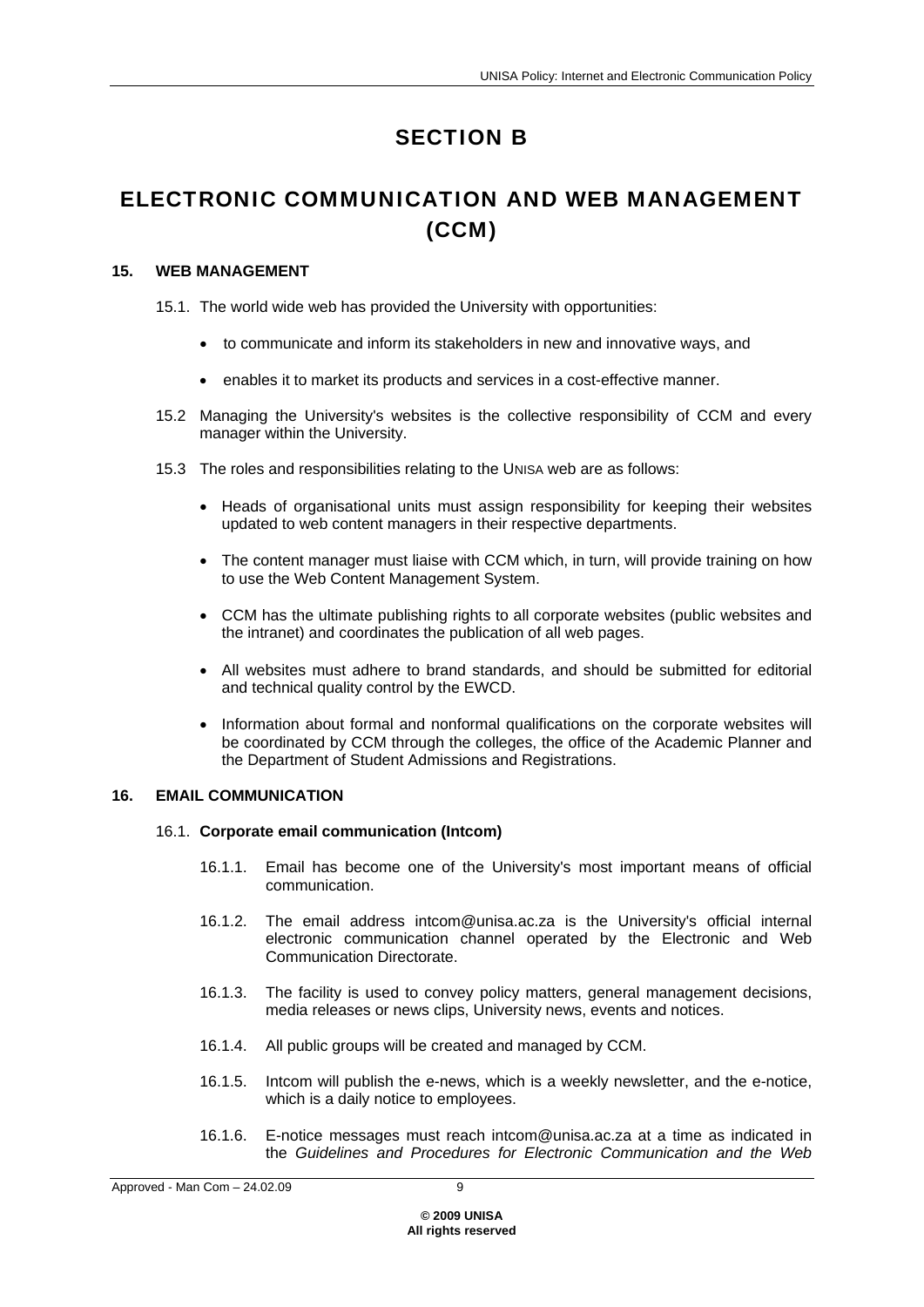document on the day they are to be published. Only two repeats of notices are allowed; if more than two repeats are required, permission must be obtained from the Executive Director: Corporate Communication and Marketing.

- 16.1.7. Special e-notices may only be posted with the express permission of the Executive Director: Corporate Communication and Marketing.
- 16.1.8. The *Guidelines and Procedures for Electronic Communication and the Web* document will provide more information on publishing times and procedures.
- 16.1.9. All e-news and e-notice emails will be archived on the intranet.

#### **16.2 Acceptable use of email**

- 16.2.1 Users will use email, which includes applications such as Instant Messaging (Microsoft) and internet access, primarily for UNISA business purposes.
- 16.2.2 Private and personal use, in moderation, will be tolerated, subject to the rules detailed in this policy. Common sense and good judgement should guide personal and private usage.
- 16.2.3 When forwarding or replying to email messages, the content of the original message should not be altered. If the content needs to be changed, then all changes must be clearly marked as such.
- 16.2.4 Email messages should be kept brief and should be formulated appropriately.
- 16.2.5 Email messages should be treated as formal business documents, written in accordance with UNISA's guidelines. Style, spelling, grammar and punctuation should be appropriate and accurate.
- 16.2.6 Front line departments must compile a list of frequently asked questions and answers, which must be edited by the Department: Language Services, to be consulted when replying to enquiries.
- 16.2.7 Users should check email recipient addresses prior to sending, forwarding or replying to messages.
- 16.2.8 When distribution lists are used, the sender should consider whether or not each group member really needs, or really should, receive the email.
- 16.2.9 The subject field of an email message should relate directly to the content or purpose of the message.
- 16.2.10 If users are out of the office for more than one day, they should activate the "Out of Office" function. This informs the sender of the email of the user's absence. The "Out of Office" message should include both the period of absence and an alternative contact person.

#### **16.3 Unacceptable use of email**

- 16.3.1 Modifying an email message and forwarding or replying to it without noting the changes (ie deletions, removal of recipients, modification of content).
- 16.3.2 Fabricating a message and/or sender of a message.
- 16.3.3 Illegal content.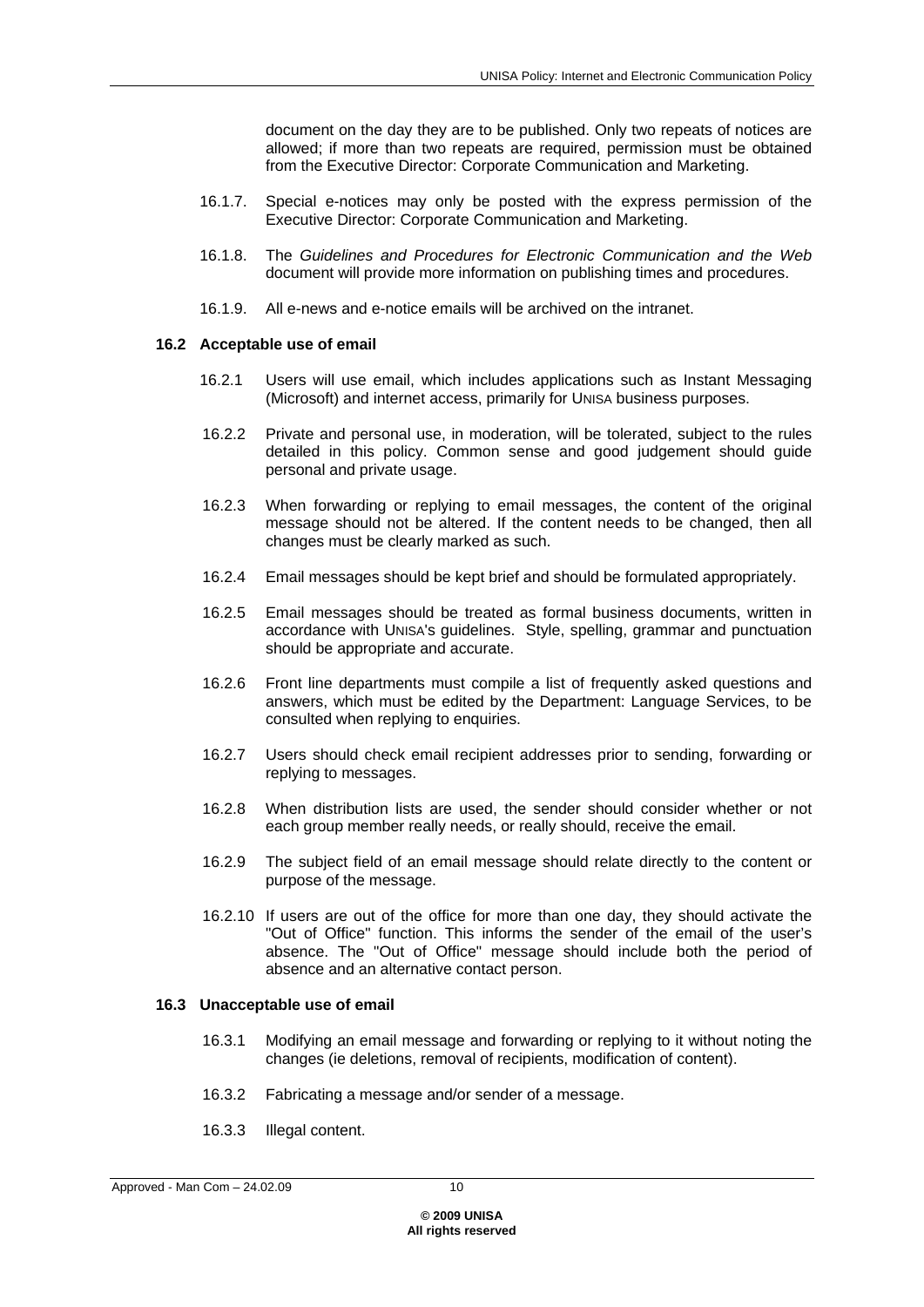- 16.3.4 Participating in email "chain letters" or similar activities; no employee may send emails to all employees, whatever the topic, or reply to such emails and include the entire list of recipients.
- 16.3.5 Using automatic forwarding of emails ("Auto Rules") to any person without such a person's consent.
- 16.3.6 The creation, sending or forwarding of unsolicited mail (spam).
- 16.3.7 The creation, sending or forwarding of marketing information or advertising material unrelated to UNISA's official business, or advertising material without the consent of the Department of Corporate Communication and Marketing.
- 16.3.8 Using or accessing UNISA's equipment or communication facilities to commit fraud or any other criminal offence(s).

## **17. MULTIMEDIA AND POWERPOINT PUBLICATIONS**

- 17.1. PowerPoint presentations used in the organisation for official use must adhere to the University's brand standards.<sup>[4](#page-10-0)</sup>
- 17.2. EWCD will assist senior management with the preparation of PowerPoint presentations.
- 17.3. The request for PowerPoint presentations must reach the EWCD at least a week prior to the event, but preferably two weeks or even longer before, depending on the complexity of the presentation.
- 17.4. The request must include all the content, pictures and resources necessary to create the presentation, and should be sent to us via email or on CD/flash disk.

#### **18. ONLINE ADVERTISING**

- 18.1. Online advertising can be done in any of the following ways:
	- 18.1.1 Search engine optimisation or improving rankings for relevant keywords in search results by rectifying the website structure. Content should be easy to read and understood by the search engine's software programmes.
	- 18.1.2 Search engine advertising or paying the search engine company for a guaranteed high ranking, or an advertisement displayed with the results<sup>[5](#page-10-1)</sup>.
	- 18.1.3 Paid inclusion or paying the search engine company for a guarantee that the website is included in their natural search index.
	- 18.1.4 Affiliate marketing.
	- 18.1.5 Banner advertisements.
	- 18.1.6 Email advertisements.
- 18.2 Online advertising requests must be submitted to CCM and all requests will be evaluated individually. The following information must be included in the request, namely, the
	- purpose of the advertisement,
	- medium to be used (e.g. specific websites, portals and search engines),

<span id="page-10-1"></span><span id="page-10-0"></span>**<sup>4</sup>** Templates for PowerPoint presentations can be downloaded from the intranet under the "resources" link. 5